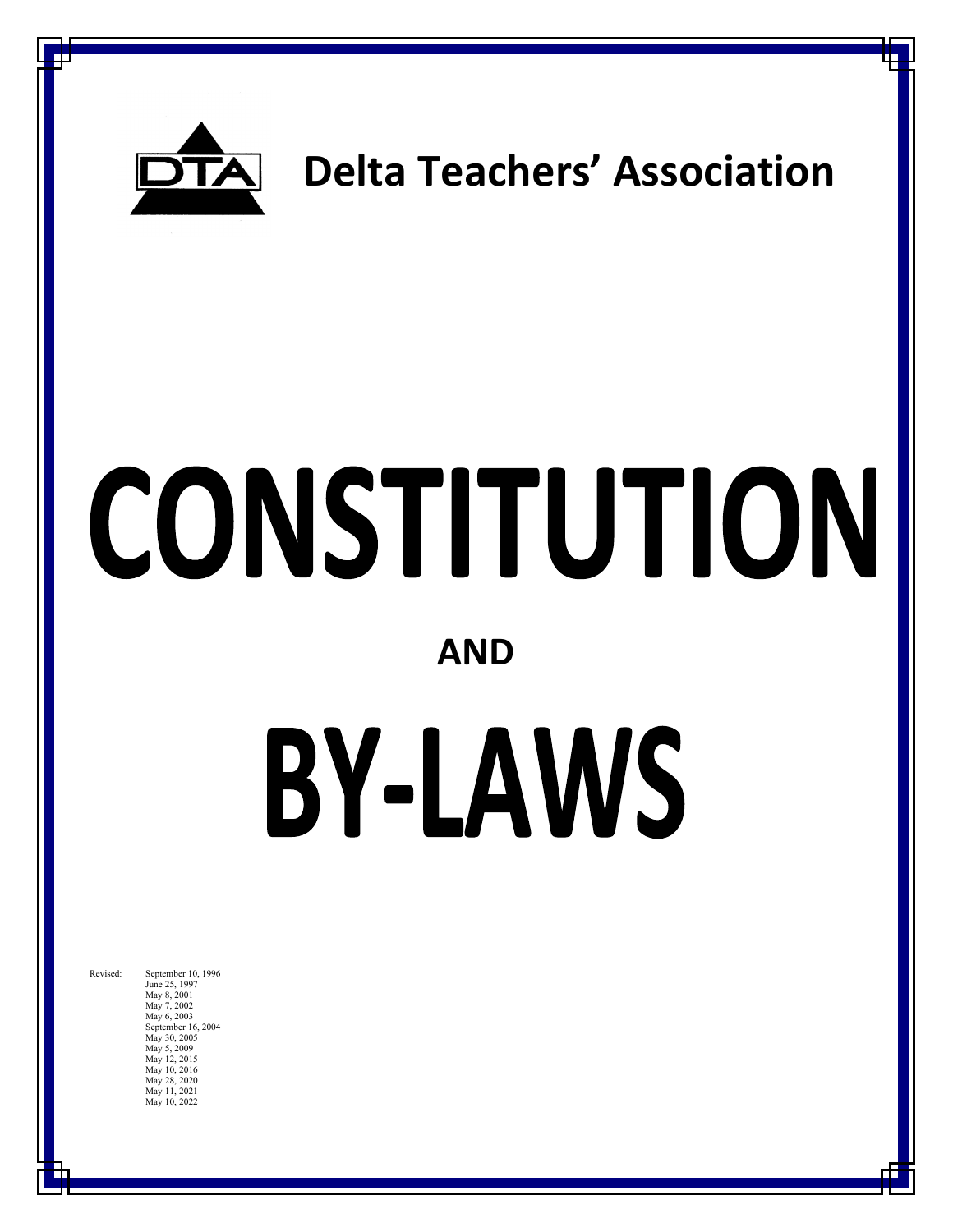## **INDEX**

#### **CONSTITUTION**

- Article 1 Name of Association
- Article 2 Objectives
- Article 3 Geographical Area

#### **BY-LAWS**

- Article 1 Membership
- Article 2 Executive Committee
- Article 3 Table Officers
- Article 4 Representative Assembly
- Article 5 Voting Procedures
- Article 6 Referendum Vote
- Article 7 Amendments
- Article 8 Conduct of Meetings
- Article 9 Executive Committee
- Article 10 Duties of Table Officers
- Article 11 Bargaining /Working Learning Conditions Committee
- Article 12 Professional Development Committee
- Article 13 Nominating and Balloting Committee
- Article 14 Scholarship Committee
- Article 15 Social Justice Committee
- Article 16 Political Action Committee
- Article 17 Teacher-on-call Advisory Committee
- Article 18 Aboriginal Education Committee
- Article 19 Health & Safety Committee
- Article 20 French as First or Working Language Committee
- Article 21 Members-at-Large
- Article 22 Local Representatives (LRs)
- Article 23 Local Resolutions Committee
- Article 24 Finance
- Article 25 Finance Committee
- Article 26 Donation Policy
- Article 27 Annual General Meeting
- Article 28 Election of Officers Local Representatives (LR's)/Alternates, Members-at-Large and Committee Chairpersons
- Article 29 Reports and Resolutions
- Article 30 General Meetings
- Article 31 Delegates to BCTF AGM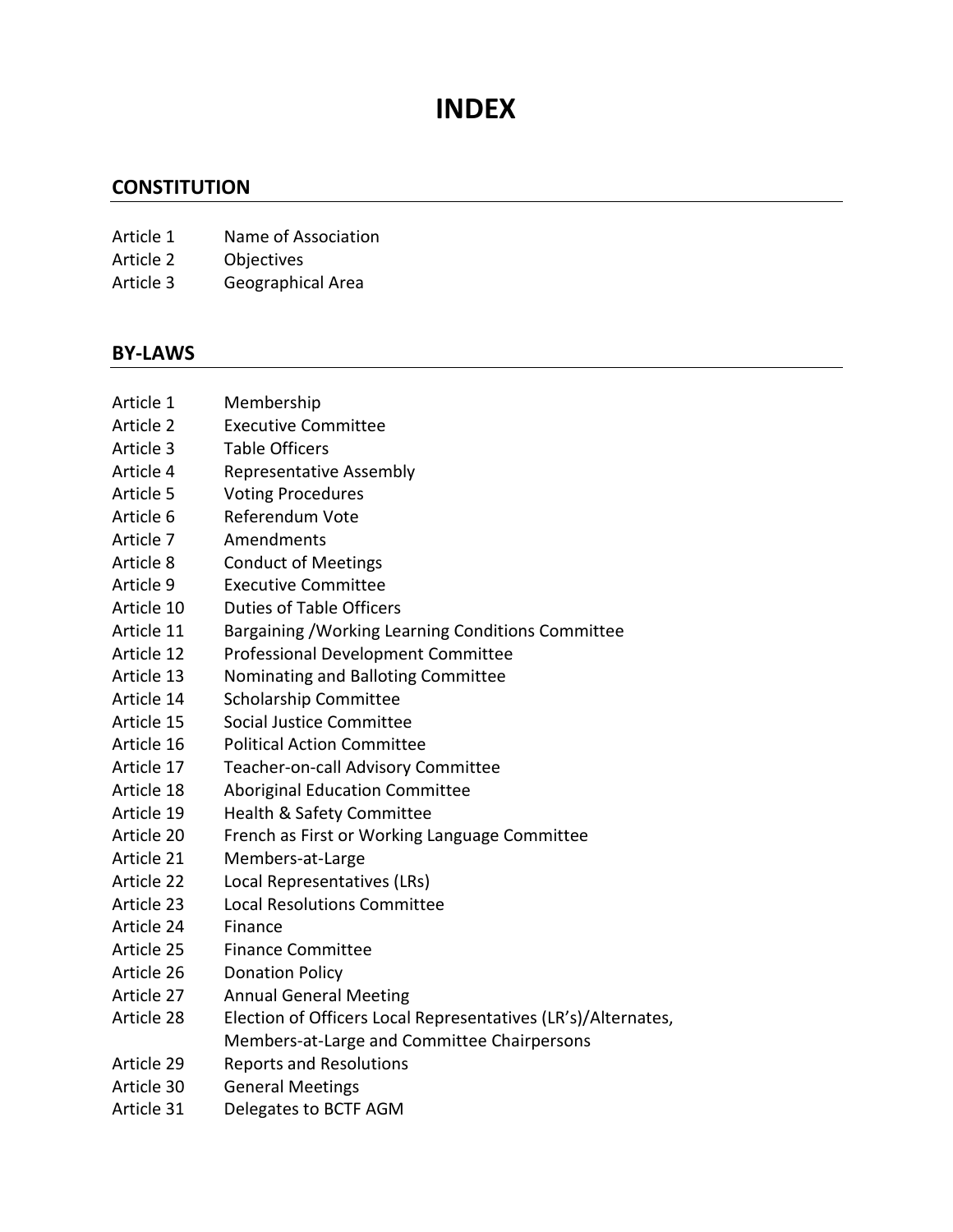## **CONSTITUTION**

#### **Article 1**

The name of the teachers' local association in School District #37 (Delta) shall be the Delta Teachers' Association (DTA) branch of the British Columbia Teachers' Federation (BCTF).

## **Article 2**

The objectives of the Delta Teachers' Association shall be:

- **2.01** To promote quality public education
- **2.02** To foster common purposes and interests among teachers.
- **2.03** To represent its members and to regulate relations with their employer through administration and enforcement of the collective agreement, and by other means when possible.
- **2.04** To maintain and to improve the status and welfare of the teaching profession and teachers.
- **2.05** To promote continuity in understanding and cooperation between teachers and the school board for a respectful working relationship.
- **2.06** To be non-sectarian and to remain unaffiliated with any political party or similar organization with the exception of endorsing and providing support to candidates in trustee elections who are in support of a viable, thriving, quality public education system.

(2003 AGM)

**2.07** To cooperate as fully as possible with the BCTF.

#### **Article 3**

The Delta Teachers' Association shall operate in the geographical area defined as School District #37 (Delta) with offices located at premises rented or owned by the Association and communicated to all members, the School Board and the BCTF.

Current Premises: #110 – 4977 Trenant Street, Delta, BC V4K 2K5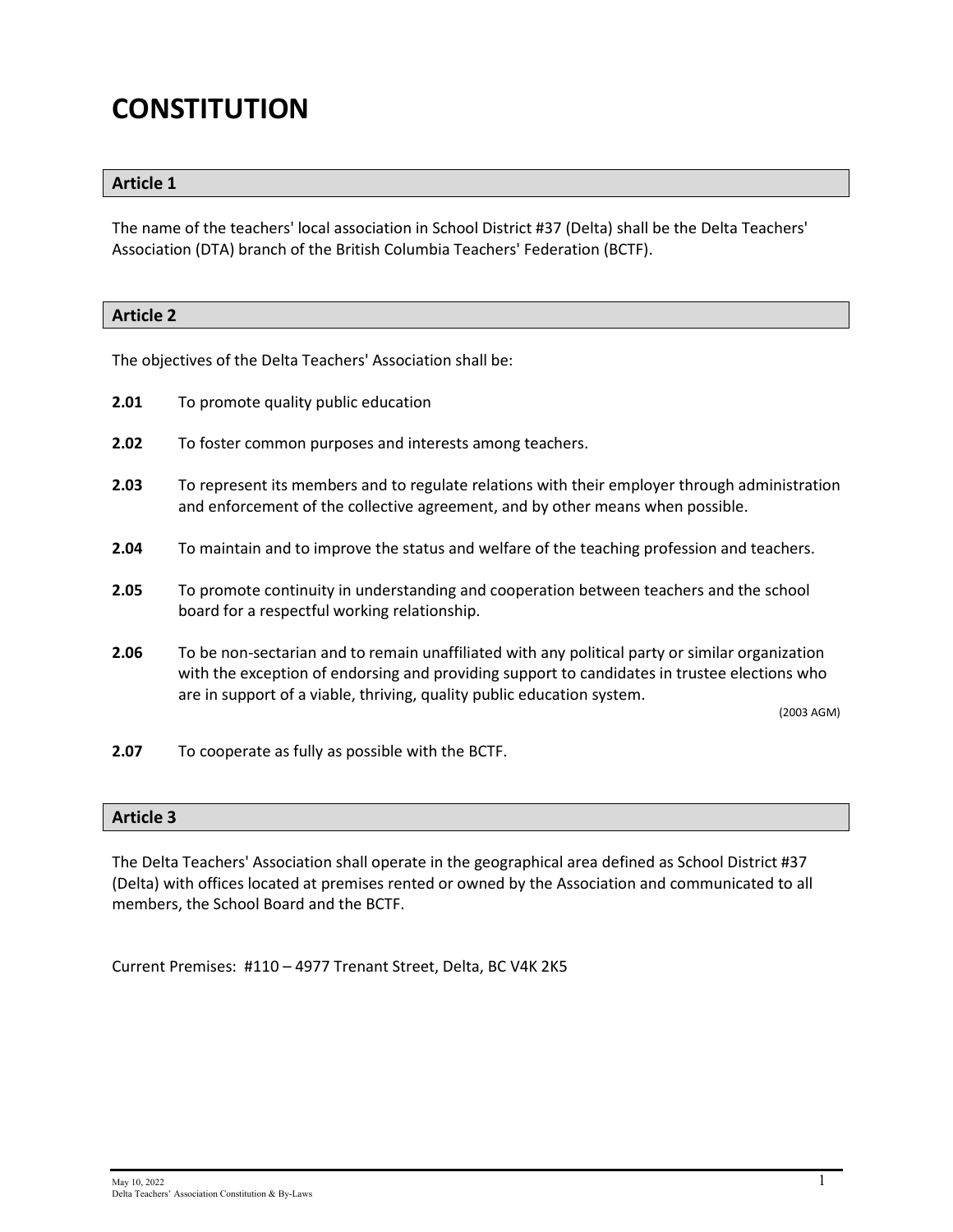### **BY-LAWS**

#### **Article 1**

**Members** of the Delta Teachers' Association shall be of three classes - active, associate, honorary.

#### **1.01 Active Member**

- a. Hold a valid and subsisting certificate of qualification to teach in the public schools of British Columbia.
- b. Are employed as teachers by School District #37 (Delta).
- c. Upon application and payment of any required initiation fees, are accepted into active membership in the BCTF.
- d. Pay the membership fees and levies established from time to time by general meetings of the BCTF and the DTA.
- e. Shall be in accordance with the terms of the Constitution and By-laws of the BCTF.

#### **1.02 Associate Members**

- a. Are not eligible for active membership in the BCTF and the DTA.
- b. Upon application, are accepted into affiliate, or affiliate administrative membership in the BCTF.
- c. Pay the membership fees and levies established from time to time by general meetings of the BCTF and the DTA.
- d. Associate members shall be kept informed of DTA activities.

#### **1.03 Honorary Members**

- a. A DTA general meeting may bestow an honorary membership by a majority vote.
- b. Honorary members shall have rights and privileges according to their membership in the BCTF.

#### **Article 2**

There shall be an **Executive Committee** of the Delta Teachers' Association.

#### **2.01 Membership**

The Executive Committee shall be comprised of:

- a. A President/Local Representative;
- b. A 1<sup>st</sup> Vice-president/Bargaining Chairperson;
- c. A 2<sup>nd</sup> Vice-president
- d. The immediate past President;
- e. A Treasurer;
- f. An Executive Secretary;
- g. Chairpersons of:
	- i) Professional Development Committee
	- ii) Social Justice Committee
	- iii) Public Education Advocacy Committee
	- iv) Teachers-Teaching-on-Call Advisory Committee
	- v) Aboriginal Education Committee
	- vi) Health & Safety Committee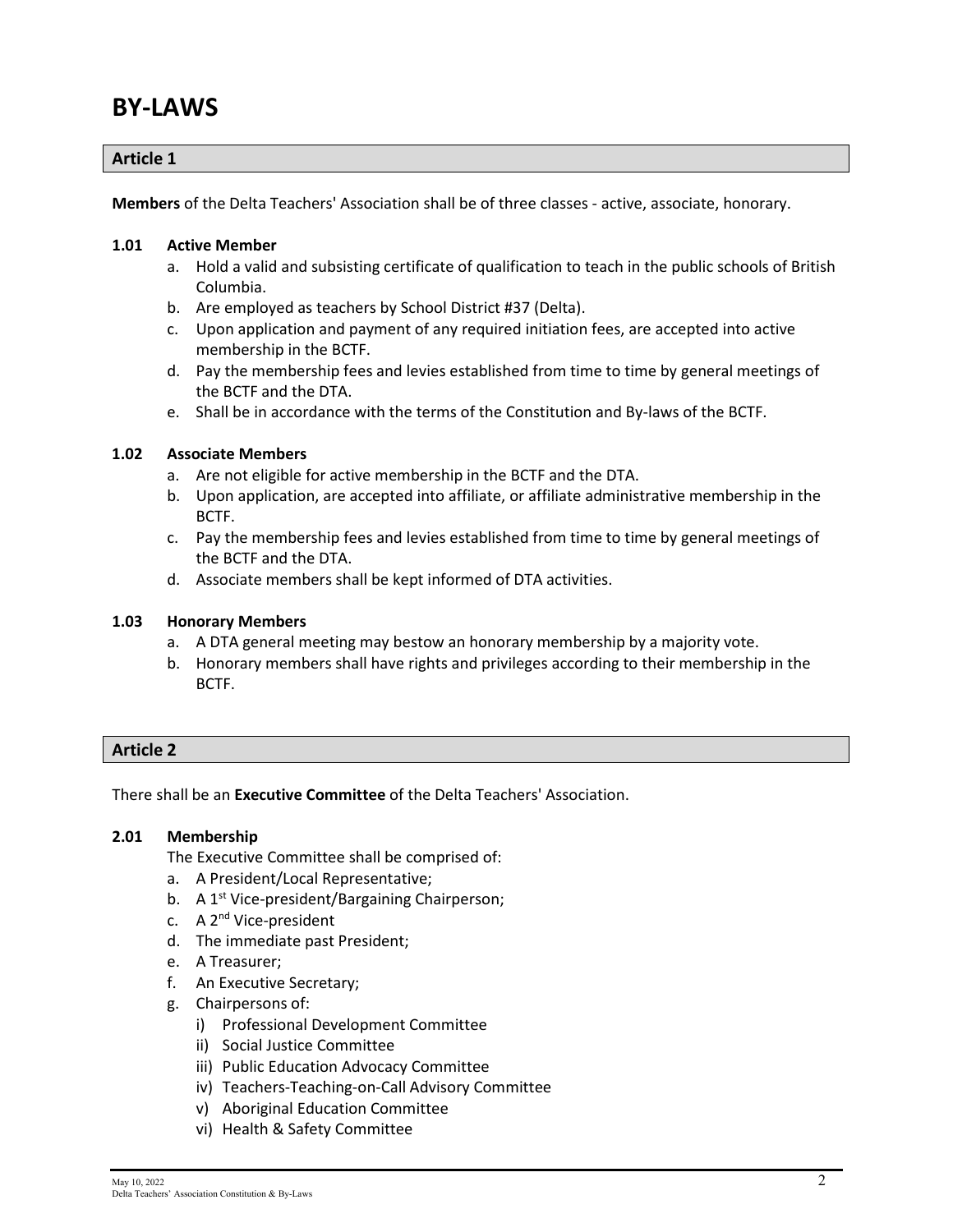vii) French as First or Working Language Committee (2015 AGM) (2015 AGM)

- h. Adult Educators, Itinerant, Non-Enrolling Teachers;
- i. Two Members-at-Large;
- j. One BIPOC Member-at-Large (2021 AGM) (2021 AGM)
- k. Two Local Representatives (LRs)
- l. In the event that the President cannot serve as LR, an additional LR shall be elected.
- **2.02** a. The position of past President shall be limited to a one-year term immediately following the person's term as President.
	- b. When a President runs for and is elected to additional terms, an additional Memberat-Large of the Executive Committee shall be elected.
- **2.03** The past President or a member elected by a general meeting/Staff Representative Assembly shall be the Nominating and Balloting Chairperson for the year.

#### **Article 3**

The **Table Officers** of the Delta Teachers' Association shall be:

- **3.01** a. The President;
	- b. The 1<sup>st</sup> Vice-president:
	- c. The 2<sup>nd</sup> Vice-president;
	- d. The Executive Secretary;
	- e. The Treasurer;
	- f. The immediate past President or a designated Member-at-Large.

#### **Article 4**

#### **Representative Assembly**

#### **4.01 Membership**

- a. The Representative Assembly shall consist of the Staff Representative/s from each school, worksite and all members of the Executive Committee.
- b. Any member of the Association is entitled to be present at, and may speak at, any meeting of the Representative Assembly, but any decision at a meeting of the Representative Assembly shall be by vote of the members of the Representative Assembly only.
- c. Staff Representatives shall be elected by DTA members at each school/adult education/or other work site in the district, from the active members on staff, on the basis of one Staff Representative for each 15 active members or part thereof. Itinerant teachers shall be deemed to be members of the school of their choice. Teachers-on-Call shall have representation at a ratio of 1:100, but shall have not less than one representative.

(2015 AGM)

#### **4.02 Meetings**

- a. The Representative Assembly shall meet regularly at the call of the President with a minimum of six meetings per year.
- b. Quorum shall be 50% of the members of the Representative Assembly.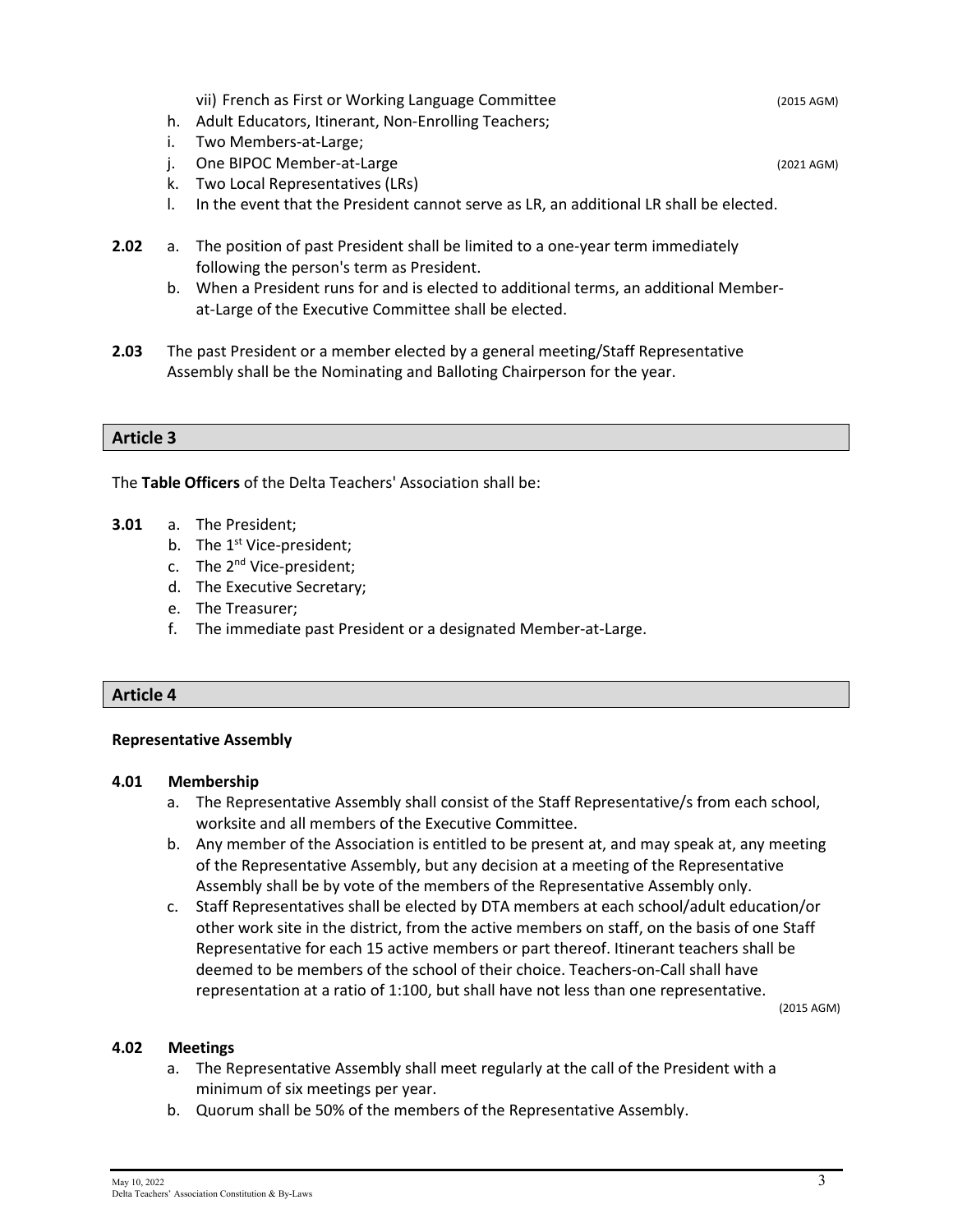c. An emergency meeting of the Representative Assembly shall be called by the President or upon the demand, in writing, of at least 10 Staff Representatives.

#### **4.03 Duties and Responsibilities**

- a. The Representative Assembly shall undertake such duties as may from time to time be assigned to it by a general meeting of the Association.
- b. The Representative Assembly may, either at its own discretion or at the request of the Executive Committee, advise or direct the Executive Committee on any question affecting Association policy.
- c. The Representative Assembly shall receive all reports, submissions, and recommendations to the annual general meeting of the Association and the BCTF.
- d. The Representative Assembly shall receive and review full reports of all actions taken by the Executive Committee, its appointees, and Association committees.
- e. The Representative Assembly shall elect members to fill vacancies on standing committees, when vacancies exist or occur following the Annual General Meeting.
- f. Any budget revision in excess of \$1,000.00 made by the Executive shall be approved by the Representative Assembly.
- g. That in the exercise of all powers assigned to it by these By-laws, the Representative Assembly shall be subject to a review, if demanded, by a general meeting of the Association which shall have the authority to modify, vary, rescind, or reverse, any decision.

#### **Article 5**

#### **Voting Procedures**

- **5.01** In all meetings of the Association or its committees, voting may be done by:
	- a. Show of hands;
	- b. Ballot, if requested by one-third of the members present, or when so ruled by the Chairperson.
- **5.02** All elections shall be conducted by ballot.
- **5.03** The vote count for elected positions shall be accessible to candidates on request.
- **5.04** Names of elected members shall be published in the President's bulletin immediately following the election.

#### **Article 6**

There shall be provision for a **referendum vote:**

- **6.01** A referendum vote may be requested of the President in writing, by ten percent of the active membership on all matters except those decided by the annual general meeting, and all elections.
- **6.02** A referendum vote shall be conducted as follows: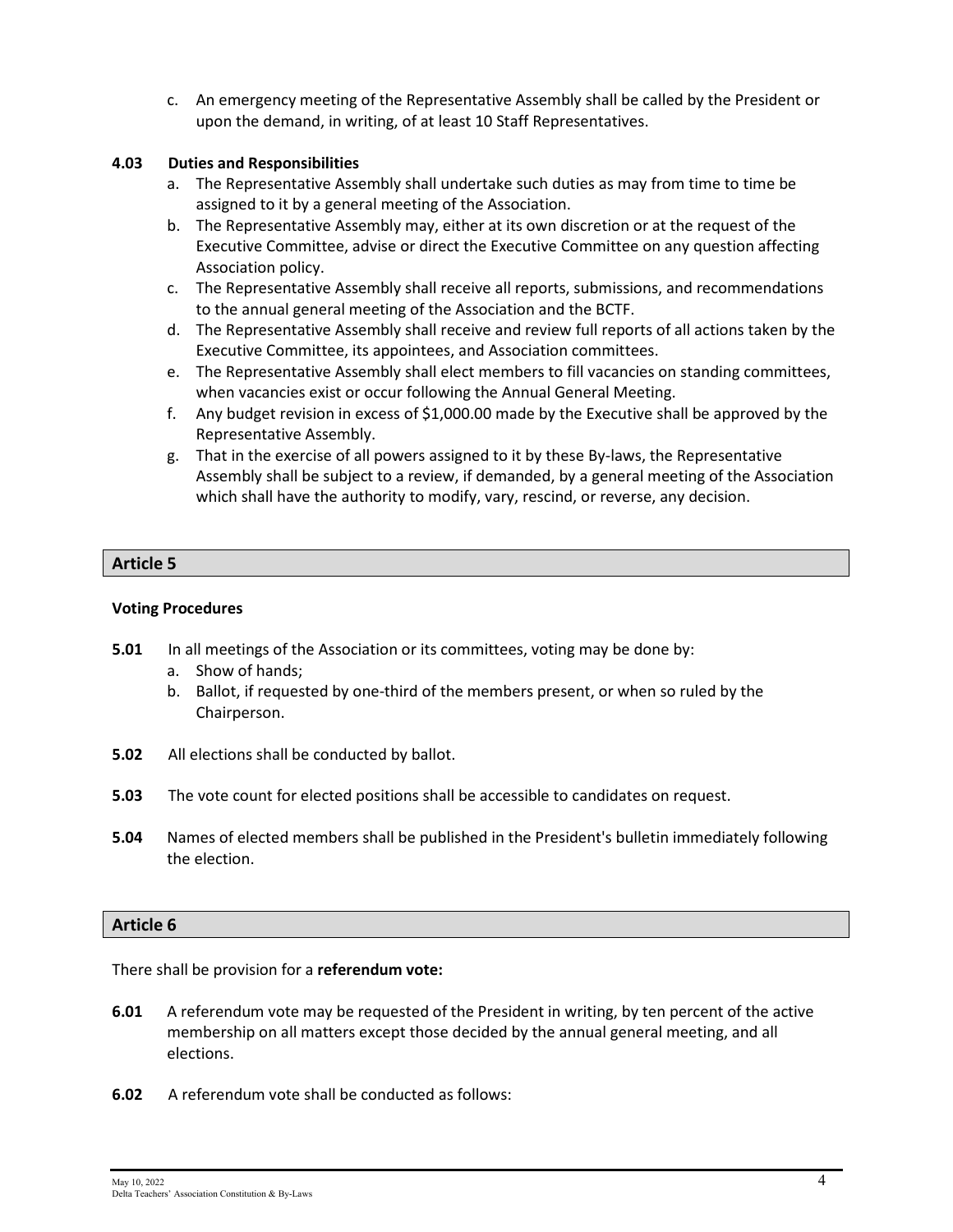- a. The subject shall be placed before the members by bulletin at least five days prior to the voting date.
- b. Information to members in the bulletin shall consist of:
	- i) the subject in the form of a motion or the referendum question;
	- ii) a 200-word statement by the President or his/her designate, and a 200-word statement by a member who signed the petition requesting that a referendum vote be held;
	- iii) the names of the Nominating and Balloting Chairperson and Committee;
	- iv) the process and time lines to be followed in conducting the referendum vote.
- c. The Executive Committee shall strike a committee of approximately five people to assist the Nominating and Balloting Chairperson.
- d. The Nominating and Balloting Chairperson shall make ballots available to each Staff Representative.
- e. The Staff Representative shall distribute and collect the ballots in each school, place them in an envelope and submit them to the Chairperson of the Nominating and Balloting Committee.
- f. A register of voters shall be signed by all teachers participating in a referendum vote.
- g. The Nominating and Balloting Committee members shall count the ballots and report the result to the membership.
- h. Vote counts shall not be identified by school.
- i. Ballots shall be kept for a period of three months after each referendum.
- j. Normally, the referendum vote shall occur within three weeks of the request being made.

There shall be provision for **amendment of articles in the Constitution and By-laws.**

**7.01** The Association may, in a general meeting, amend the articles of the Constitution and the By-laws provided that notification has been published on two previous occasions at least twenty-eight days apart. Such amendment must be passed by a three-quarters majority.

#### **Article 8**

#### **Conduct of meetings**

- **8.01** The most recent edition of the Simplified Rules of Order (BCTF) shall guide procedures at all meetings unless inconsistent with this Constitution.
- **8.02** On voting at Executive Committee meetings, BCTF Executive Committee rules shall apply (Members' Guide).
- **8.03** The most recent edition of Robert's Rules of Order Newly Revised shall be the final reference for the arbitration of any questions on procedures unless inconsistent with this Constitution.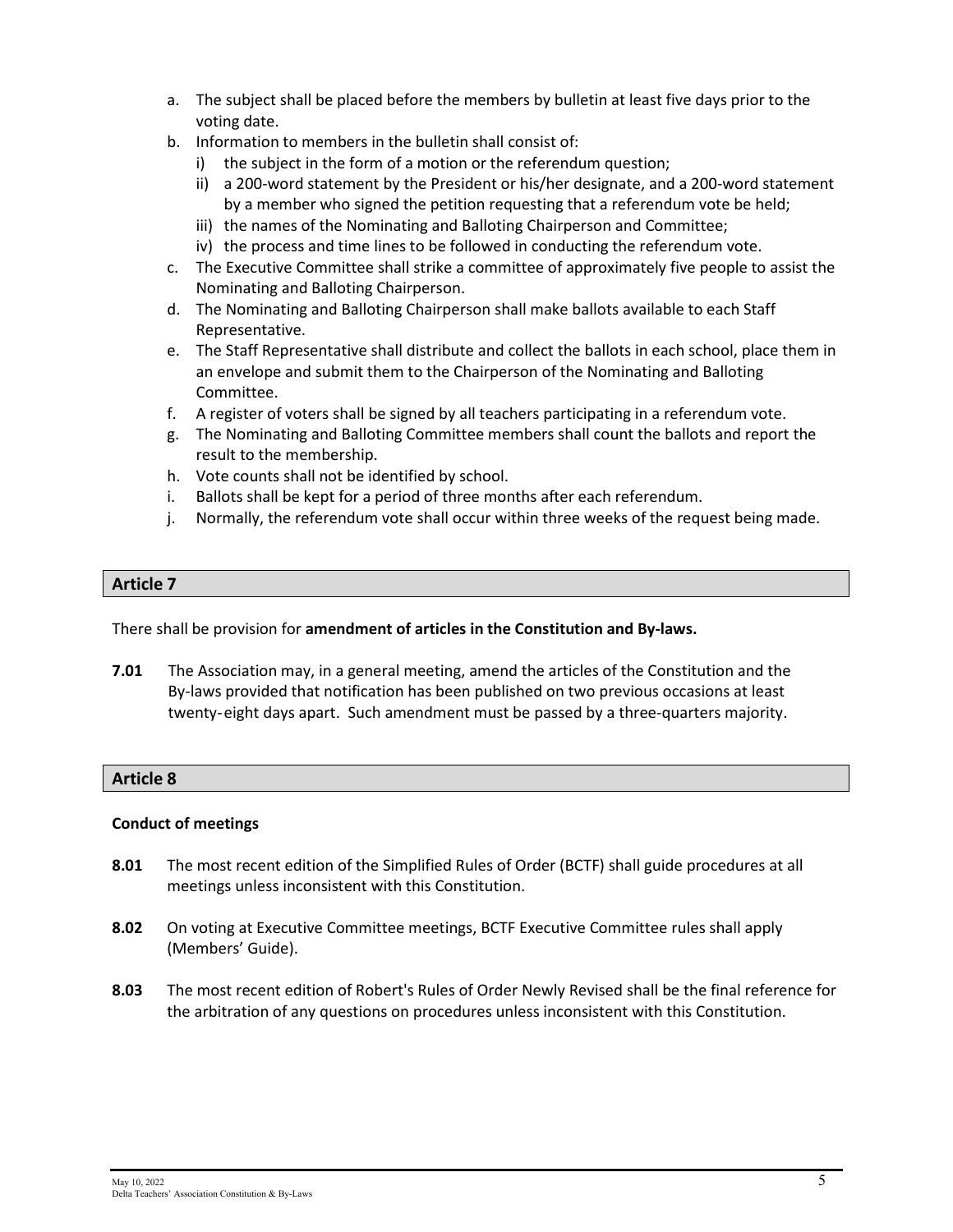The **Executive Committee** shall be responsible for conducting the business of the Delta Teachers' Association.

#### **9.01 Duties**

The Executive Committee shall:

- a. Meet as often as necessary and a minimum of once a month;
- b. Exercise all powers of the Association subject to its Constitution and By-Laws;
- c. Direct and supervise the business and conduct of the DTA;
- d. Coordinate objectives and assignments for all committees;
- e. Nominate an accountant to be ratified by the AGM;
- f. Appoint representatives to district standing committees, joint committees arising from the collective agreement, and district selection committees.

#### **9.02 Terms of Office**

- a. Terms of office for all positions shall coincide with the DTA business year.
- b. The Local Representatives (LRs) shall serve for a two-year term.
- c. If any member of the Executive Committee shall resign from office or without reasonable excuse be absent from three consecutive meetings of the Executive Committee, or be suspended or expelled from the local, the Executive Committee shall declare the office vacated.
- d. Whenever a vacancy shall occur in the Executive, the vacancy shall be filled by election by the Representative Assembly.

#### **9.03 Quorum**

a. The Executive Committee quorum shall be: two (2) table officers and four (4) other Executive members.

#### **Article 10**

#### **Duties of the Table Officers**

#### **10.01 Duties of the President**

The President shall:

- a**.** Be the spokesperson of the Association;
- b. Be the presiding officer at all Association meetings and Executive Committee meetings;
- c. Be a member, ex officio, of all standing committees;
- d. Ensure that each officer, Chairperson, and Staff Representative knows his/her role in the DTA;
- e With the advice of the Executive Committee, be empowered to appoint ad hoc committees;
- f. Be a BCTF AGM delegate;
- g. Be a Local Representative (LR);
- h. Be the Grievance Officer.

#### **10.02 Duties of the 1st Vice-president**

The 1<sup>st</sup> Vice-president shall: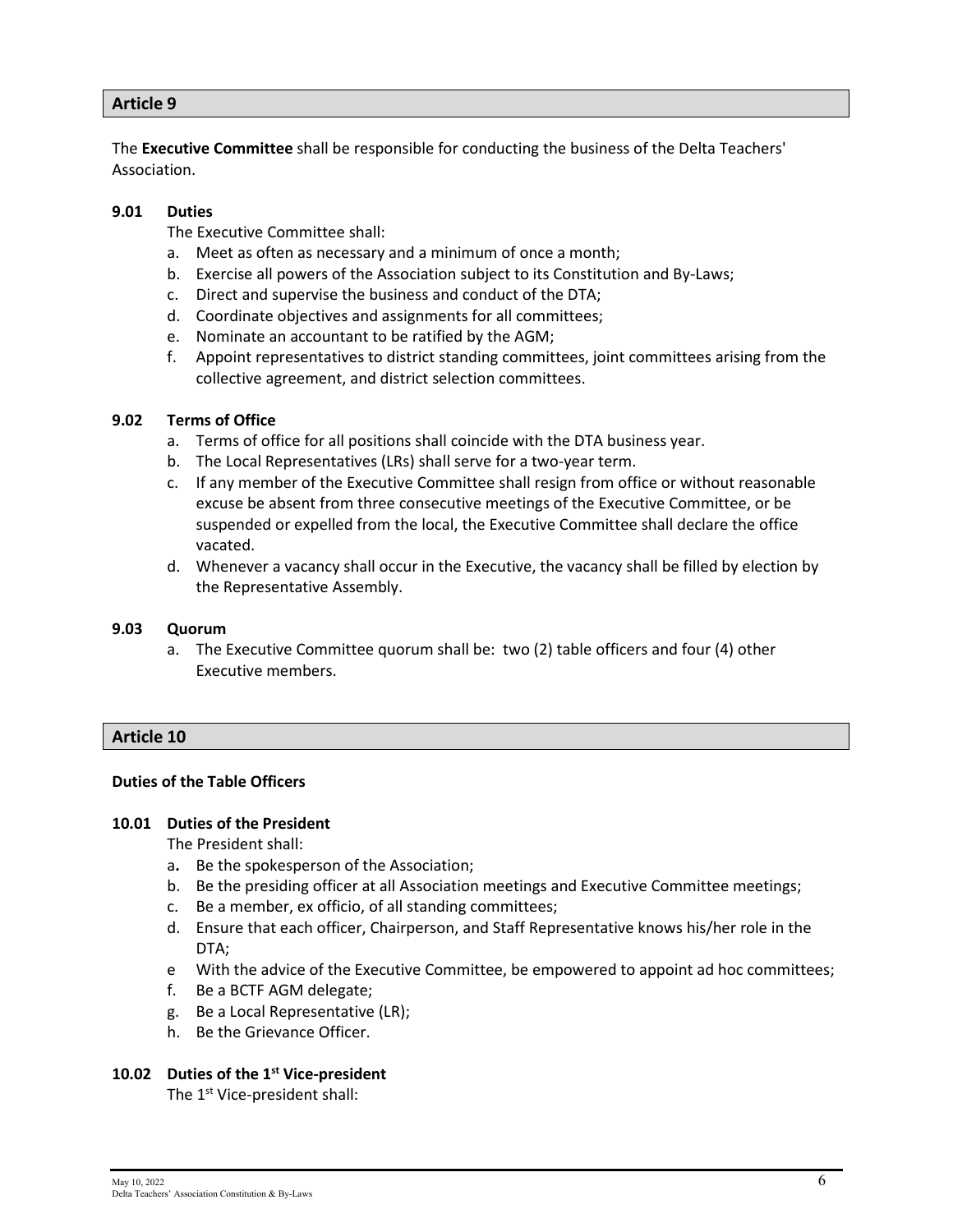- a. In the absence or disability of the President, perform the duties of the President and any other assigned duties;
- b. Be responsible for organizing school union representative training and all Representative Assembly meetings;
- c. Be responsible for the online *Staff Representative Resource Guide*;
- d. Review the Constitution and By-laws of the DTA when directed to do so by the Executive Committee;
- e. Be the Bargaining Chairperson;
- f. Provide liaison with Teachers-on-Call, Adult Educators and new teachers;
- g. Assist with grievances and personnel matters;
- h. Provide support to PD;
- i. Be responsible for chairing or appointing a chairperson for all DTA meetings;
- j. Maintain regular communication with members via electronic and/or print publications.

(2015 AGM)

#### **10.03 Duties of the 2nd Vice-president**

The 2nd Vice-president shall:

- a. In the absence or disability of the  $1<sup>st</sup>$  Vice-president perform the duties of the  $1<sup>st</sup>$  Vicepresident and any other assigned duties;
- b. In the absence or disability of the President and 1<sup>st</sup> Vice-president perform the duties of the President and 1<sup>st</sup> Vice-president and any other assigned duties;
- c. Assist with grievances on request by President/ $1<sup>st</sup>$  Vice-president;
- d. Be a member of the Bargaining Committee;
- e. Assist in the collection of working/learning conditions data;
- f. Coordinate/organize social functions of the Association;
- g. Be responsible for coordinating the Scholarship Advisory Committee of the Delta Teachers' Association;
- h. Perform other duties as assigned by the President.

#### **10.04 Duties of the Treasurer**

The Treasurer shall:

- a. Assist the President and Office Manager with all budgetary matters;
- b. Be a signing officer for cheque disbursement;
- c. Attend Employee and Family Assistance Plan meetings;
- d. Participate in budget preparation;
- e. Perform other duties as assigned by the President.

#### **10.05 Duties of the Executive Secretary**

The Executive Secretary shall:

- a. Prepare and record minutes of all general meetings, Staff Representative Assembly meetings, and Executive Committee meetings of the Association;
- b. Perform other duties as assigned by the President.

#### **Article 11**

The **Bargaining/Working Learning Conditions Committee** shall be a standing committee of the Delta Teachers' Association.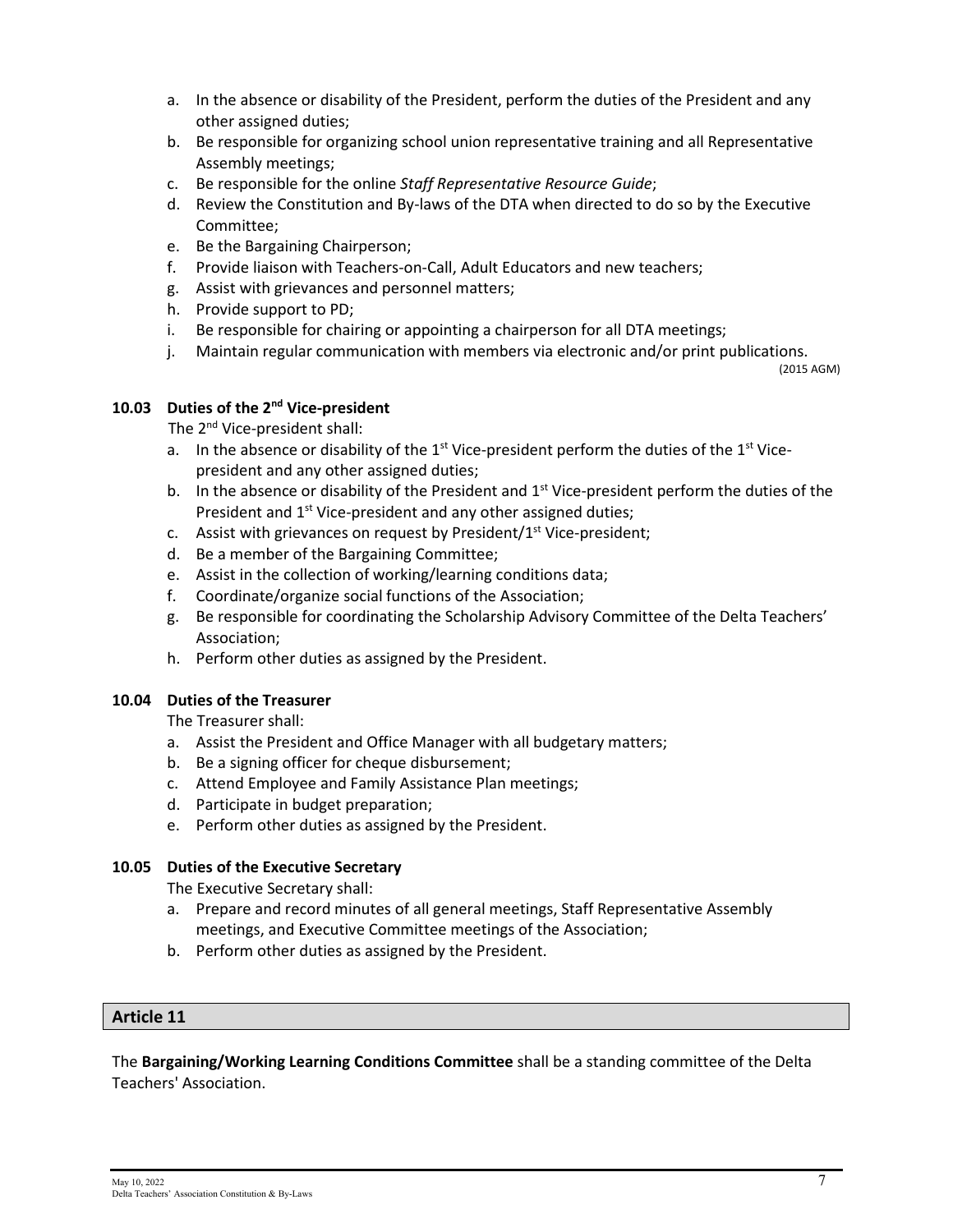#### **11.01 Membership**

The Bargaining /Working Learning Conditions Committee shall consist of:

- a. The 1<sup>st</sup> Vice-president who is Chairperson of the committee;
- b. The President;
- c. The past chair of the Bargaining Committee, if available;
- d. The 2<sup>nd</sup> Vice-president;
- e. Two members elected at large, one elementary and one secondary;
- f. The Professional Development Committee Chairperson or his/her designate;
- g. The Social Justice Committee Chairperson or his/her designate;
- h. The Health & Safety Committee Chairperson or his/her designate;
- i. An Adult Educator.

#### **11.02 Duties**

The Bargaining/Working Learning Conditions Committee shall:

- a. Have the Chairperson select a Negotiating Team to achieve a local matters agreement;
- b. Have the Negotiating Committee act as the representative for contractual matters;
- c. Have the Negotiating Team recommend action to a general meeting;
- d. Collect data on working/learning conditions from the membership upon the direction of the Executive;
- e. Maintain data related to working/learning conditions and provide to the Negotiating Team and Executive;
- f. Receive bargaining objectives and contractual briefs from teachers prior to opening both local and provincial negotiations;
- g. Receive and endorse both local and provincial objectives at a general meeting;
- h. Provide leadership in coordinating efforts to obtain a provincial agreement;
- i. Shall keep a record of all meetings and report to the general meeting.

#### **Article 12**

The **Professional Development Committee** shall be a standing committee of the Delta Teachers' Association.

#### **12.01 Membership**

The Professional Development Committee shall consist of:

- a. A Chairperson, or Co-chairpersons, who have been past members of the committee;
- b. Two elementary teachers;
- c. Two secondary teachers;
- d. One Adult Educator;
- e. The past chairperson of the committee or an additional Member-at-Large elected in his/her stead;
- f. Two Members-at-Large;
- g. First Vice-President.

(2009 AGM)

#### **12.02 Duties of the Chairperson**

The Chairperson of the Professional Development Committee shall:

- a. Plan the professional development activities of the Association subject to the direction of the Executive Committee;
- b. Facilitate other training for school PD contacts, (assist with SURT);
- c. Be the Co-chairperson of the District Day Committee;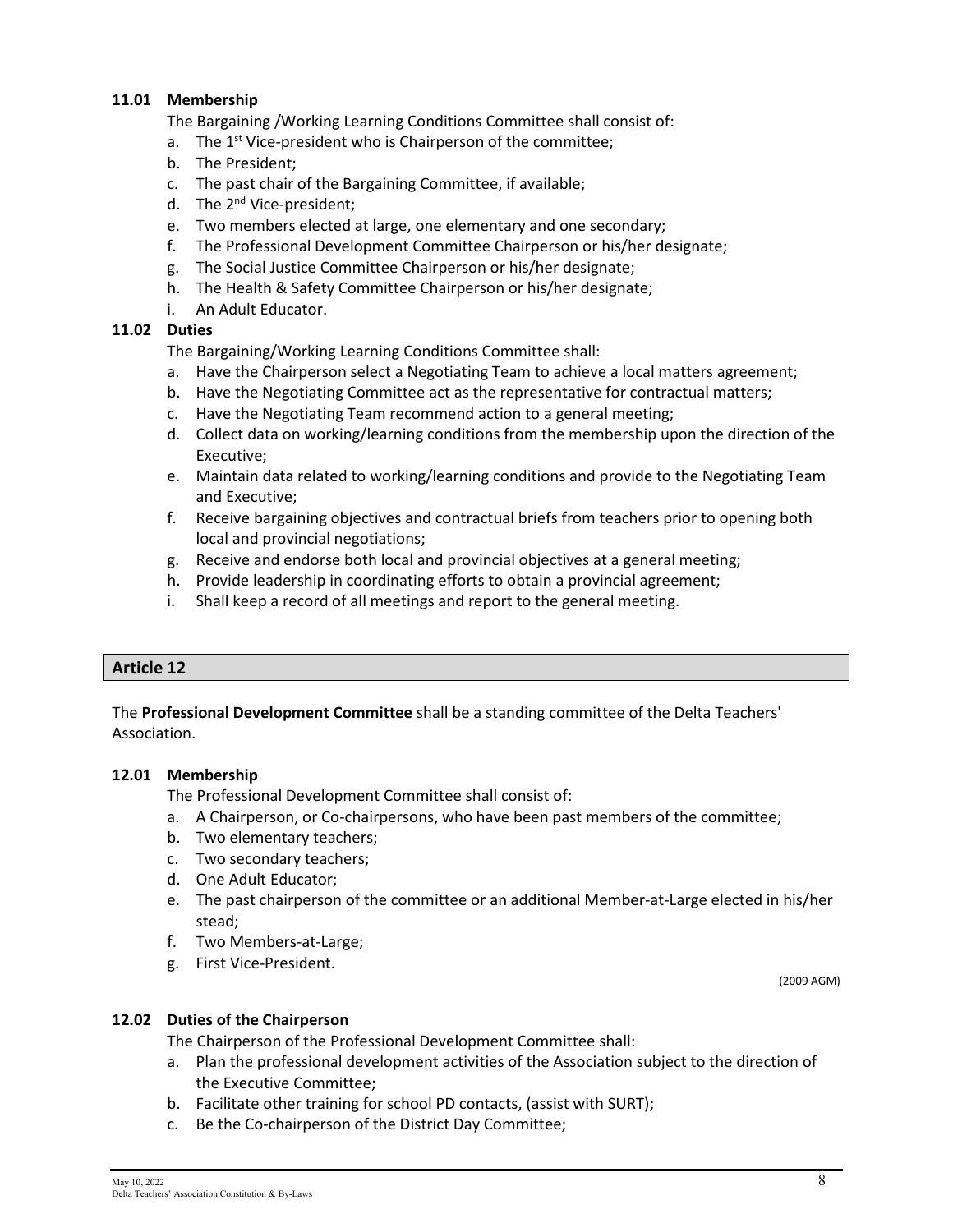- d. Be a member of the Ed Change Committee;
- e. Maintain close liaison with Local Specialist Associations (LSAs);
- f. Be responsible for reviewing the PD policies and procedures;
- g. Be accountable for disbursement of funds by reviewing and approving Professional Development applications. The contractions of the contractions of the contractions of the contractions of the contractions of the contractions of the contractions of the contractions of the contractions of the contractions

(2015 AGM)

#### **12.03 Duties**

The Professional Development Committee shall:

- a. Develop annually a plan for providing professional support and development to teachers;
- b. Provide advice to the Executive Committee and Staff Representative Assembly on all matters related to professional development;
- c. Assist the Association to maintain teacher control of teacher professional development;
- d. Initiate and organize professional and curriculum development activities, and in-service as deemed necessary;
- e. Keep a record of all meetings and report to the annual general meeting;
- f. Establish annual budget and review regular budget reports;
- g. Review member appeals.

(2009 AGM) (2015 AGM)

#### **12.04 Appeal Process**

- **Step 1:** Appeal in writing to the DTA PD Committee stating grounds for the appeal, within 30 days of denial.
- **Step 2:** If dissatisfied with the committee ruling, the colleague is entitled to a final and binding ruling by a special panel composed of the DTA President, plus two members of the Executive Committee who have not heard the original appeal, such appeal to be made within 30 days of the step one denial letter. (2009 AGM)

(2016 AGM)

#### **Article 13**

The **Nominating** and **Balloting Committee** shall be a standing committee of the Delta Teachers' Association.

#### **13.01 Membership**

The Nominating and Balloting Committee shall consist of:

- a. A chairperson who shall be the past President or a member elected by a general meeting/Staff Representative Assembly for the year.
- b. Ad hoc members as required.

#### **13.02 Duties**

- a. The Chairperson shall conduct a referendum vote when so directed by the Executive Committee.
- b. The Chairperson shall conduct all ballot votes and elections.
- c. The committee shall act as tellers and scrutineers at all association meetings.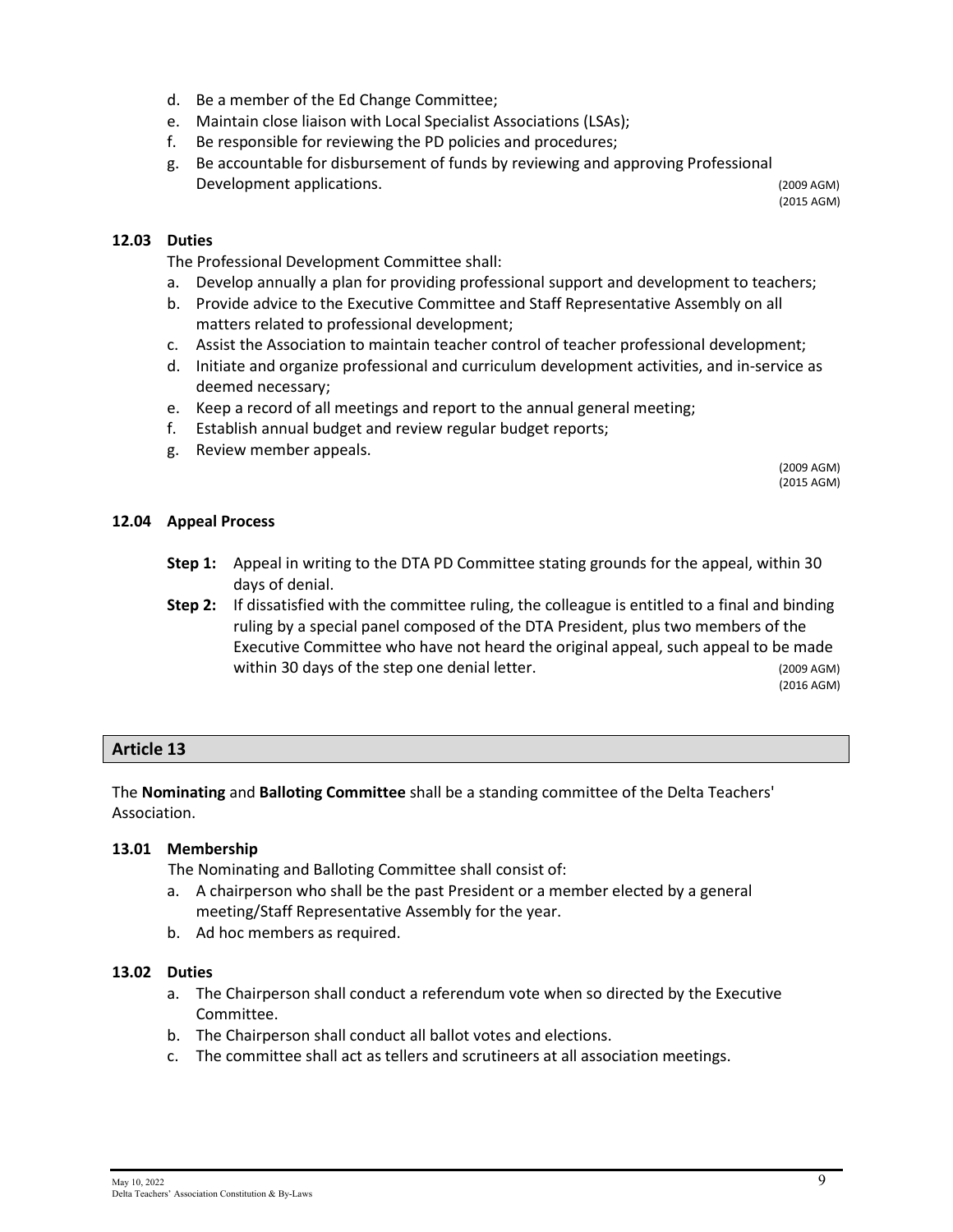The **Scholarship Committee** shall be an ad hoc Advisory Committee of the Delta Teachers' Association to call on as needed.

#### **14.01 Membership**

The Scholarship Advisory Committee shall consist of:

- a. The 2<sup>nd</sup> Vice-president;
- b. Ad hoc members as needed.

#### **14.02 Duties**

The Scholarship Advisory Committee shall:

- a. develop criteria for the Tad Boyes Scholarship;
- b. develop criteria for all other scholarships.

#### **Article 15**

The **Social Justice Committee** shall be a standing committee of the Delta Teachers' Association.

#### **15.01 Membership**

The Social Justice Committee shall consist of:

- a. A Chairperson who shall, if possible, be an immediate past member of the committee.
- b. The immediate past Chairperson of the committee.
- c. Up to five Members-at-Large.

#### **15.02 Duties**

a. The Social Justice Committee shall be concerned with all matters pertaining to discrimination and role stereotyping in the education system.

#### **Article 16**

The **Political Action Committee** shall be a standing committee of the Delta Teachers' Association.

#### **16.01 Membership**

The Political Action Committee shall consist of:

- a. an elected chairperson; who will also act as Local Election Contact;
- b. three members of the DTA executive;
- c. three staff representatives;
- d. three elected members at large.

#### **16.02 Duties**

The Political Action Committee shall:

- a. promote the cause of public education in Delta;
- b. advocate for quality public education in Delta;
- c. develop community support for public education in Delta;
- d. encourage the involvement of teachers in DTA activities that promote quality public education. (2022 AGM)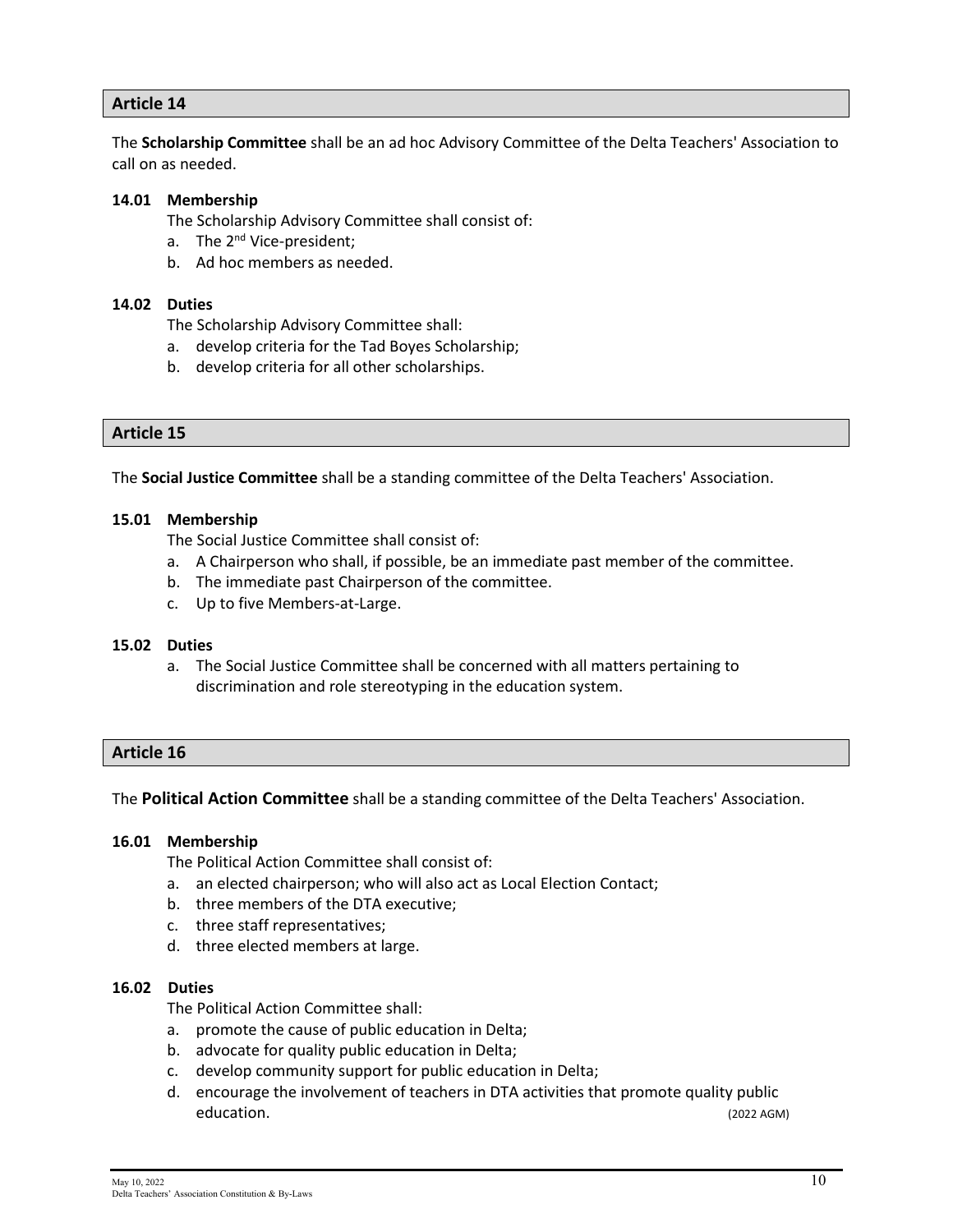The **Teacher-on-Call Advisory Committee** shall be an advisory committee of the Delta Teachers' Association.

#### **17.01 Membership**

The Teacher-on-Call Advisory Committee shall consist of:

- a. a Chairperson or Co-chairpersons;
- b. ad hoc members as required.

#### **17.02 Duties**

The Teacher-on-call Advisory Committee shall:

- a. provide a representative to the Executive Committee and Staff Representative Assembly;
- b. advise the Executive Committee of issues of particular concern to Teachers-on-Call.

#### **Article 18**

The **Aboriginal Education Committee** shall be a standing committee of the Delta Teachers' Association.

#### **18.01 Membership**

The Aboriginal Education Committee shall consist of:

- a. An elected chairperson;
- b. Three members of the DTA Executive Committee;
- c. Three staff representatives;
- d. Three elected members at large.

#### **18.02 Duties**

- a. To promote the development and status of Aboriginal Education in the Delta School District;
- b. Be responsible for matters pertaining to the establishment, promotion, and maintenance of DTA/BCTF initiatives and activities related to aboriginal education;
- c. To be members of the Delta School District Aboriginal Advisory Committee;
- d. To liaise with local First Nations organizations;
- e. Provide DTA input into the Aboriginal Enhancement Agreement.

(2015 AGM)

#### **Article 19**

The **Health & Safety Committee** shall be a standing committee of the Delta Teachers' Association.

#### **19.01 Membership**

The Health & Safety Committee shall consist of;

- a. a Chairperson;
- b. up to four members at large.

#### **19.02 Duties**

The Health & Safety Committee shall;

a. examine all issues relating to health and safety matters;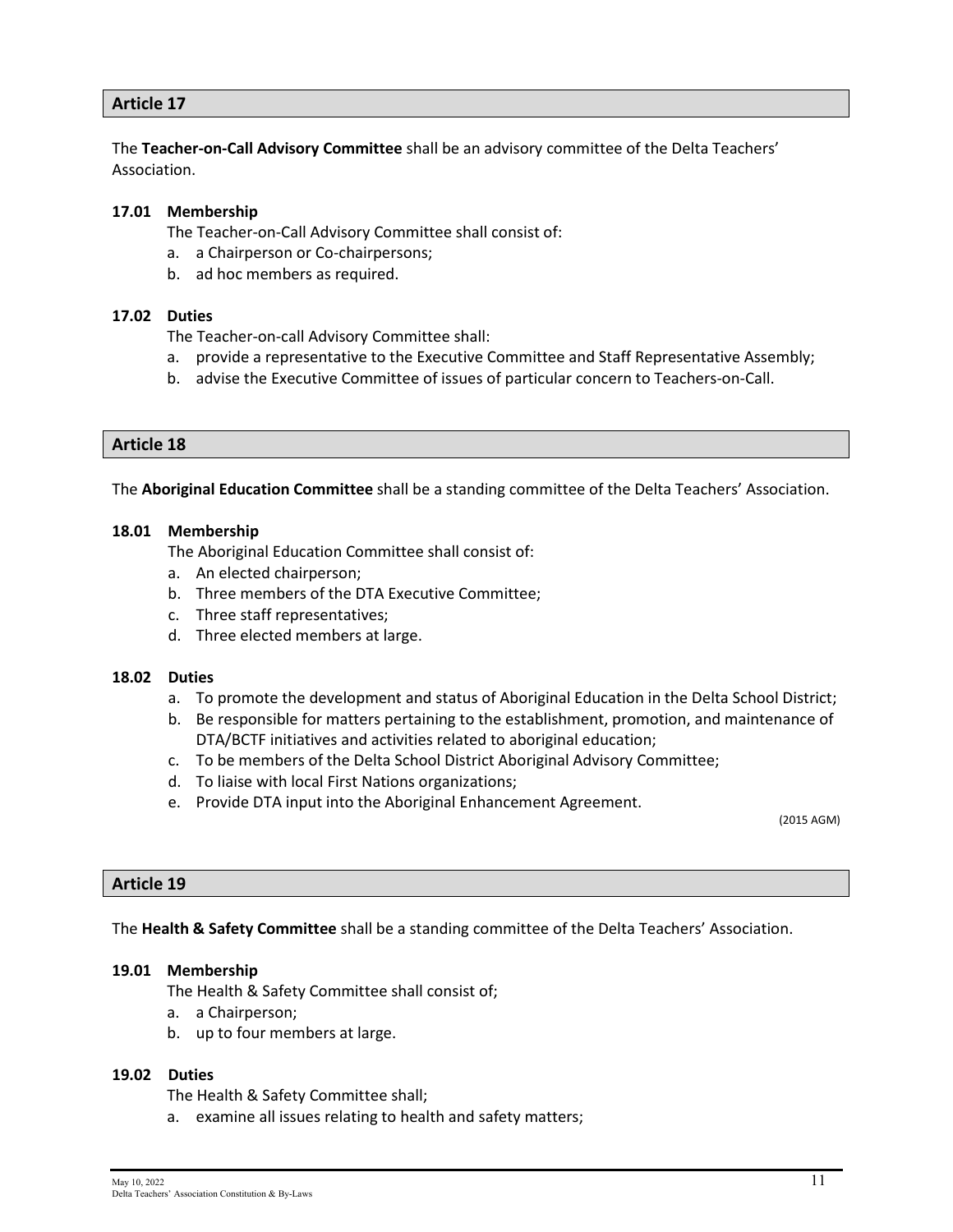- b. make recommendations to the Bargaining/Working Learning Conditions and Executive Committees;
- c. act as liaison to district Health & Safety Committees.

The **French as First or Working Language Committee** shall be a standing committee of the Delta Teachers' Association.

#### **20.01 Membership**

The French as First or Working Language Committee shall consist of;

- a. a Chairperson or Co-chairpersons;
- b. ad hoc members as required.

#### **20.02 Duties**

The French as First or working Language Committee Shall;

- a. provide a representative to the Executive Committee and Staff Representative Assembly;
- b. advise and work on issues brought to the Executive.<br>(2020 AGM)

#### **Article 21**

The **Members-at-Large** shall be members of the Executive Committee of the Delta Teachers' Association.

#### **21.01 Duties**

The Members-at-Large shall:

a. perform duties as directed by the Executive Committee.

#### **Article 22**

The **Local Representatives** (LRs) shall be members of the Executive Committee.

#### **22.01 Duties**

The Local Representatives (LRs) shall:

- a. represent the DTA at the BCTF Representative Assembly;
- b. report to the membership after each BCTF Representative Assembly;
- c. serve on committees as directed by the Executive Committee;
- d. keep a record of the BCTF Representative Assembly meetings and shall report to the annual general meeting.

#### **Article 23**

The **Local Resolutions Committee** shall be a standing committee of the Delta Teachers' Association.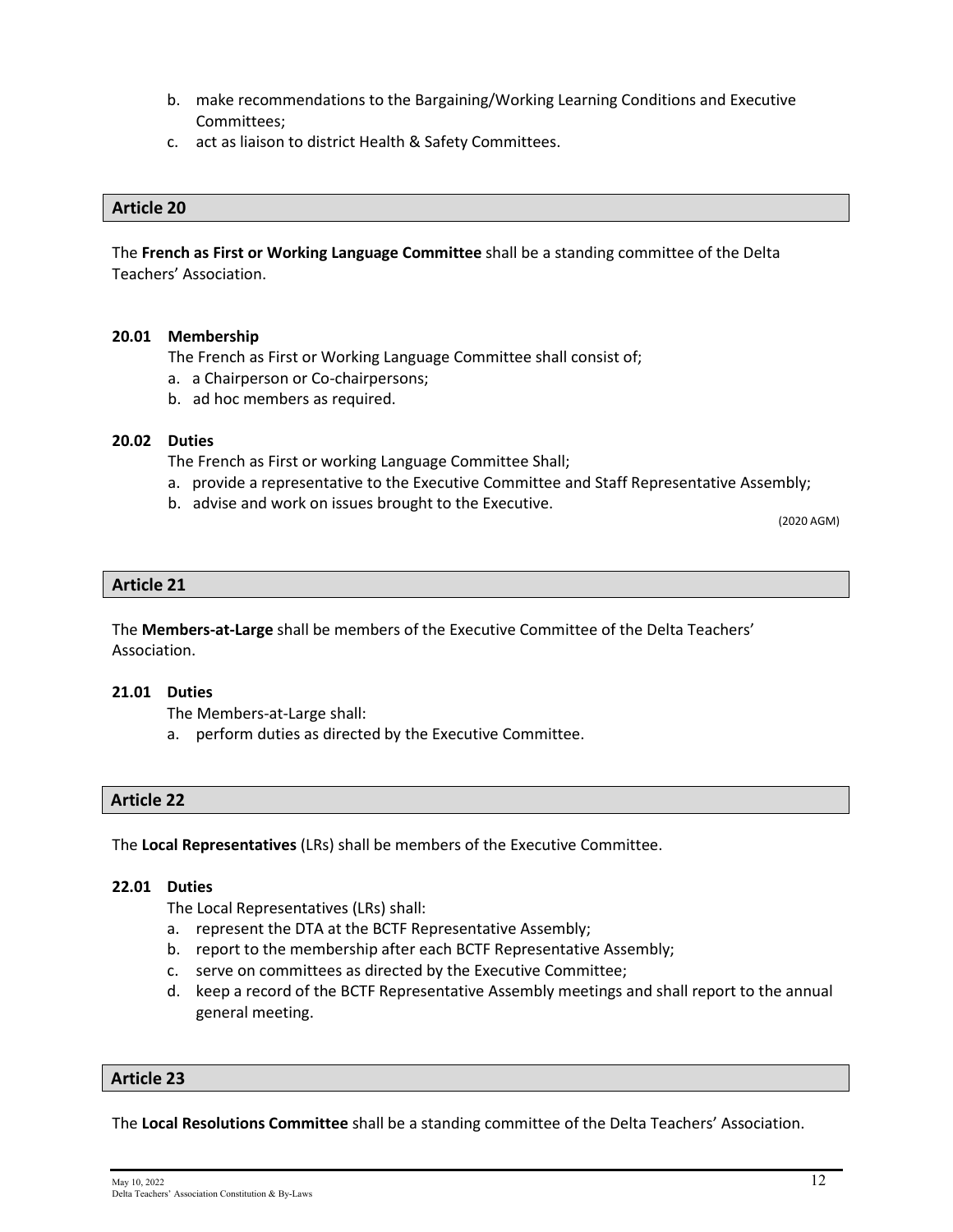#### **23.01 Membership**

- a. A Chairperson who shall be the  $1<sup>st</sup>$  or  $2<sup>nd</sup>$  Vice-president;
- b. Two Local Representatives;
- c. Two Staff Representatives;
- d. Three elected members at large.

#### **23.02 Duties**

- a. To draft local resolutions to the BCTF AGM to bring to the Staff Rep Assembly for debate.
- b. To survey members about issues to bring forward as local resolutions to the BCTF AGM.

(2015 AGM)

#### **Article 24**

The **financial affairs** of the Delta Teachers' Association shall be conducted over a financial year.

- **24.01** The financial year of the Association shall be from July 1 to June 30 inclusive.
- **24.02** Annual fees:
	- a. shall be determined by the Annual General Meeting;
	- b. shall be due and payable by monthly salary deductions.
- **24.03** Special levies may be made by motion at a general meeting to cover extraordinary expenses. Notice of motion in published form two weeks in advance of the meeting is required.
- **24.04** All withdrawals shall be done by cheque jointly signed, or e-transfer jointly approved, by two of four signing officers. (2021 AGM)
- **24.05** Unless otherwise decided by the Executive Committee, the signing officers shall be the President, 1<sup>st</sup> Vice-president, Treasurer, and Office Manager. (2021 AGM) (2021 AGM)
- **24.06** The Executive Committee shall have the power to approve payments for operating expenses.
- **24.07** There shall be an allowance in the budget toward expenses incurred by members of the Executive Committee, committee Chairpersons and committee members, in the fulfillment of their responsibilities.
- **24.08** Any member shall, by giving notice in writing, have the right to inspect the books of account and records of the Association.
- **24.09** An outside examination of the books and financial statements shall be completed each year. The selection of the accountant shall be confirmed by the annual general meeting.
- **24.10** The yearly financial statement shall be presented to the first general meeting held after September 1 of each year.
- **24.11** A committee must obtain Executive approval before encumbering expenses in excess of its budget.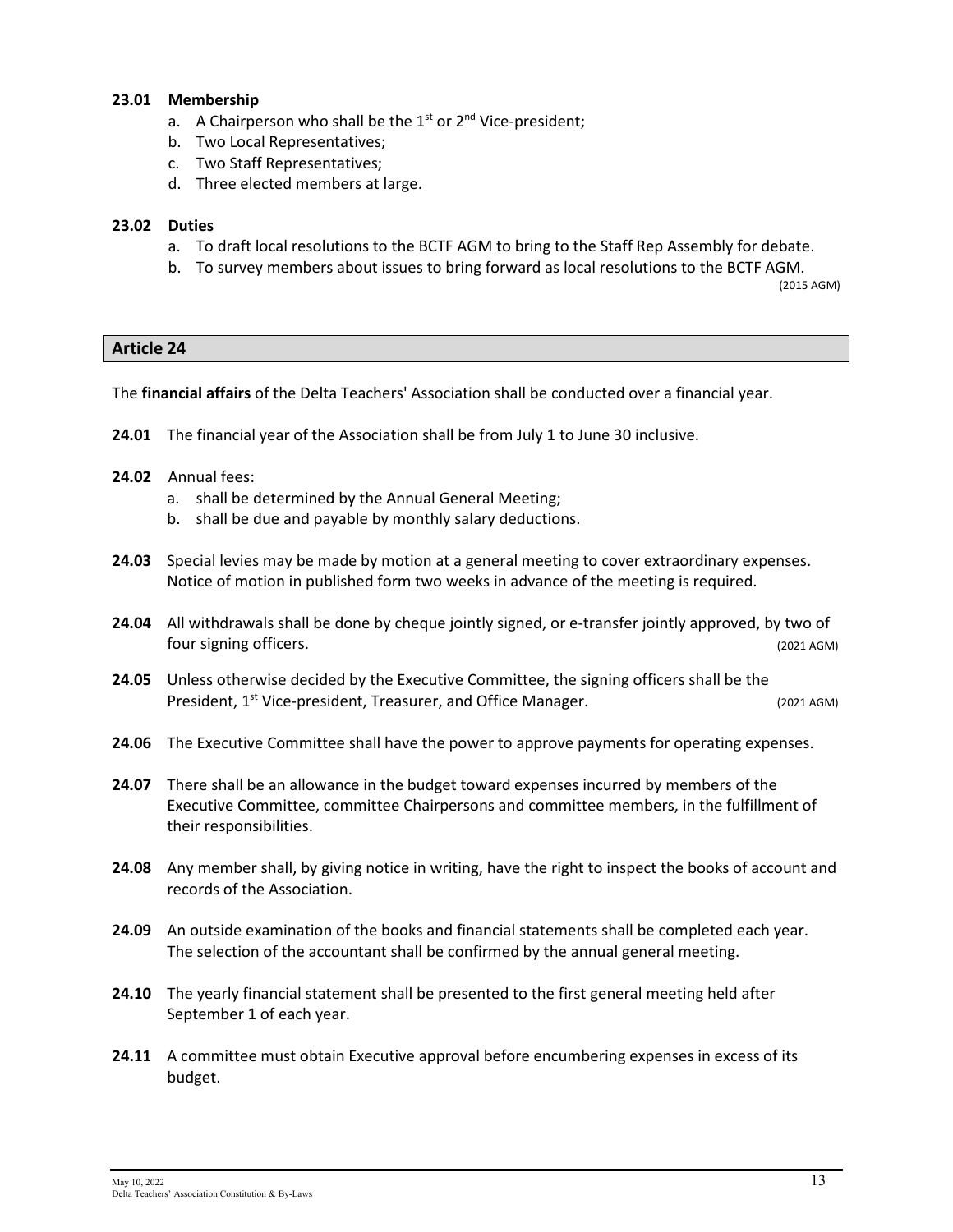The **Finance Committee** shall be a standing committee of the Delta Teachers' Association.

#### **25.01 Membership**

The finance committee shall consist of:

- a. A Chairperson who shall be the treasurer;
- b. The  $1<sup>st</sup>$  Vice-president;
- c. Two members of the DTA Executive Committee.

#### **25.02 Duties**

- a. The Finance Committee shall carry on a review of the financial affairs of the Association.
- b. The Finance Committee shall make such recommendations as it deems desirable to the Executive Committee.

#### **Article 26**

#### **Donation Policy**

- **26.01** That an amount equal to one-half of one percent of the annual DTA budget be allocated for donation to non-profit groups.
- **26.02** That non-profit organizations and groups be eligible for a once-yearly donation of not more than \$800.
- **26.03** That the following criteria and procedures be followed when responding to requests for donations from non-DTA organizations and groups:
	- a. The organization or group provides services which are consistent with the goals of the DTA/BCTF.
	- b. The organization or group directly benefits students and/or teachers in the Delta School District.
	- c. The organization or group has a local, provincial or national profile.
	- d. That the DTA be acknowledged as a donor or sponsor.
- **26.04** That all requests for donations above \$250 are subject to consideration and approval of the Executive Committee of the DTA.
- **26.05** Donations up to \$250 and meet the above criteria may be approved by the full-time table officers of the DTA.

(2015 AGM)

#### **Article 27**

There shall be an **Annual General Meeting** (AGM) of the Delta Teachers' Association.

#### **27.01 Membership**

- a. The Annual General Meeting shall consist of all members of the DTA.
- b. A quorum for the Annual General Meeting shall not be less than ten percent (10%) of the total membership, as of the first day of the current school year.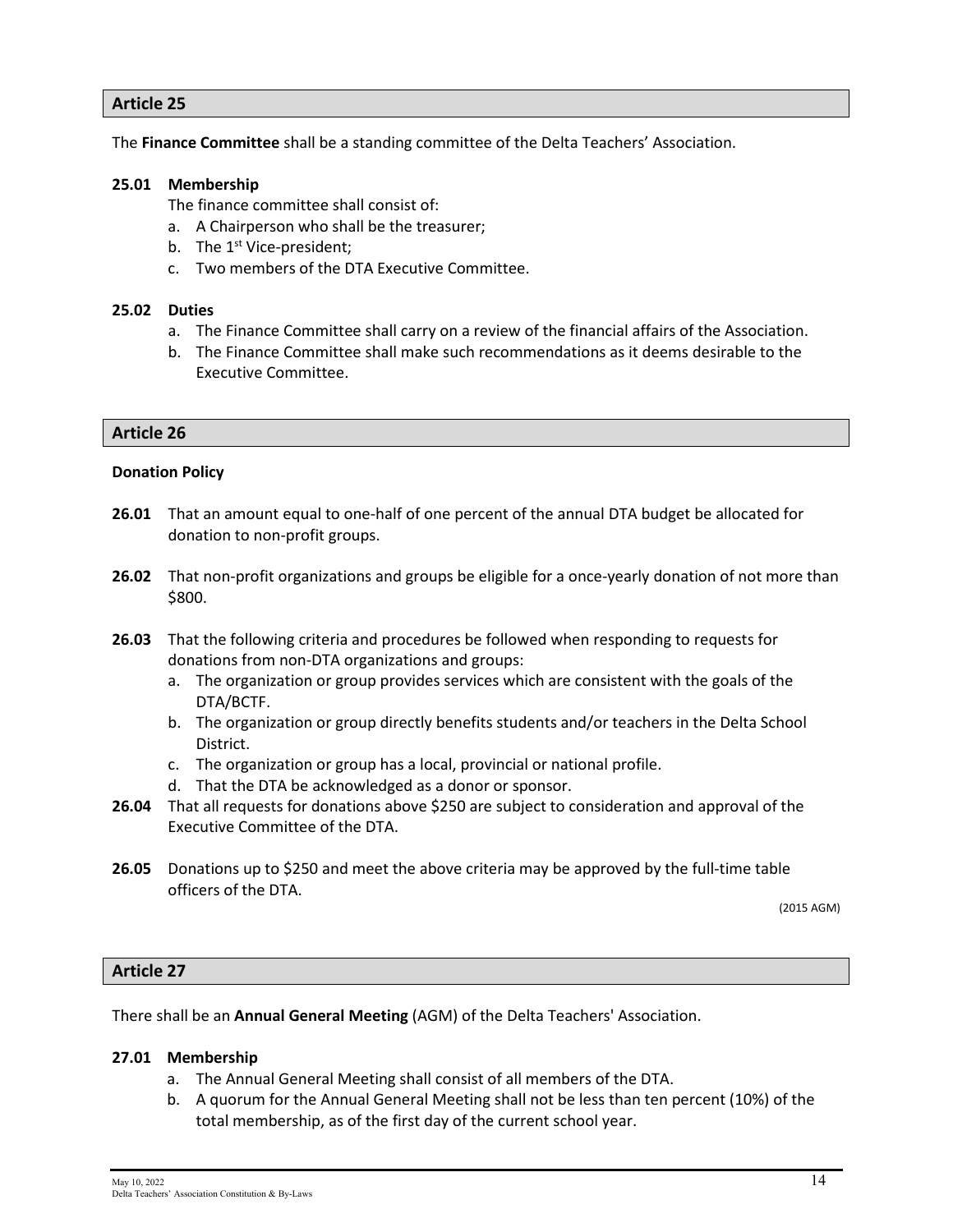#### **27.02 Duties**

The Annual General Meeting shall:

- a. meet in May or June;
- b. receive reports;
- c. consider resolutions and recommendations;
- d. conduct general business;
- e. ratify the budget and set the annual fee;
- f. name the accountant;
- g. elect table officers and Local Representatives (LRs) and alternates;
- h. elect all Chairpersons and the members of standing committees.

#### **27.03 Voting procedures**

- a. Each active DTA member in attendance shall have one vote, either by:
	- **show of hand;**
	- or a ballot, when favoured by one-third of the members in attendance, or when so ruled by the Chairperson.
- b. All elections shall be conducted by secret ballot.

#### **27.04 Notice of Meetings**

Notice of the Annual General Meeting shall be sent to each member at the member's school at least one month prior to the meeting date.

#### **Article 28**

All **officers, Local Representatives, including Alternate (LR's), Members-at-Large and Committee Chairpersons** of the Delta Teachers' Association shall be duly nominated and elected.

- **28.01 Nominations and elections of Table Officers, Local Representatives and Alternate (LRs), Members-at-Large and Committee Chairpersons.**
	- a. A call for nominations including a list of positions available shall be published in the DTA Newsletter on two (2) separate occasions, at least one (1) week apart and four (4) weeks prior to the AGM.
	- b. The names of all declared candidates for office shall be published in the DTA Newsletter and distributed to all members as soon as practicable following the second call for nominations.
	- c. Candidates may submit a brief (100 words) election statement to be included in a DTA Newsletter to be published at least one (1) week prior to the election.
	- d. The names of all declared candidates nominated for office and any statements submitted shall be published in the DTA Newsletter at least one (1) week before the AGM.
	- e. Nominations for all offices shall be accepted from the floor prior to each election.
	- f. All candidates for an office shall be introduced as a group immediately preceding the balloting for that office.
	- g. The number of votes required to elect a candidate shall be 50% plus one, of the countable ballots cast.
	- h. The positional standing of each candidate shall be read upon completion of each stage of balloting. The name of the candidate receiving the least number of votes shall be dropped from the slate of candidates for that office.
	- i. Unless an individual chooses to withdraw, the names of unsuccessful candidates for an office shall be added to the slate of candidates for the next office in line. However, such a candidate may opt to run for only one of any subsequent offices to be filled.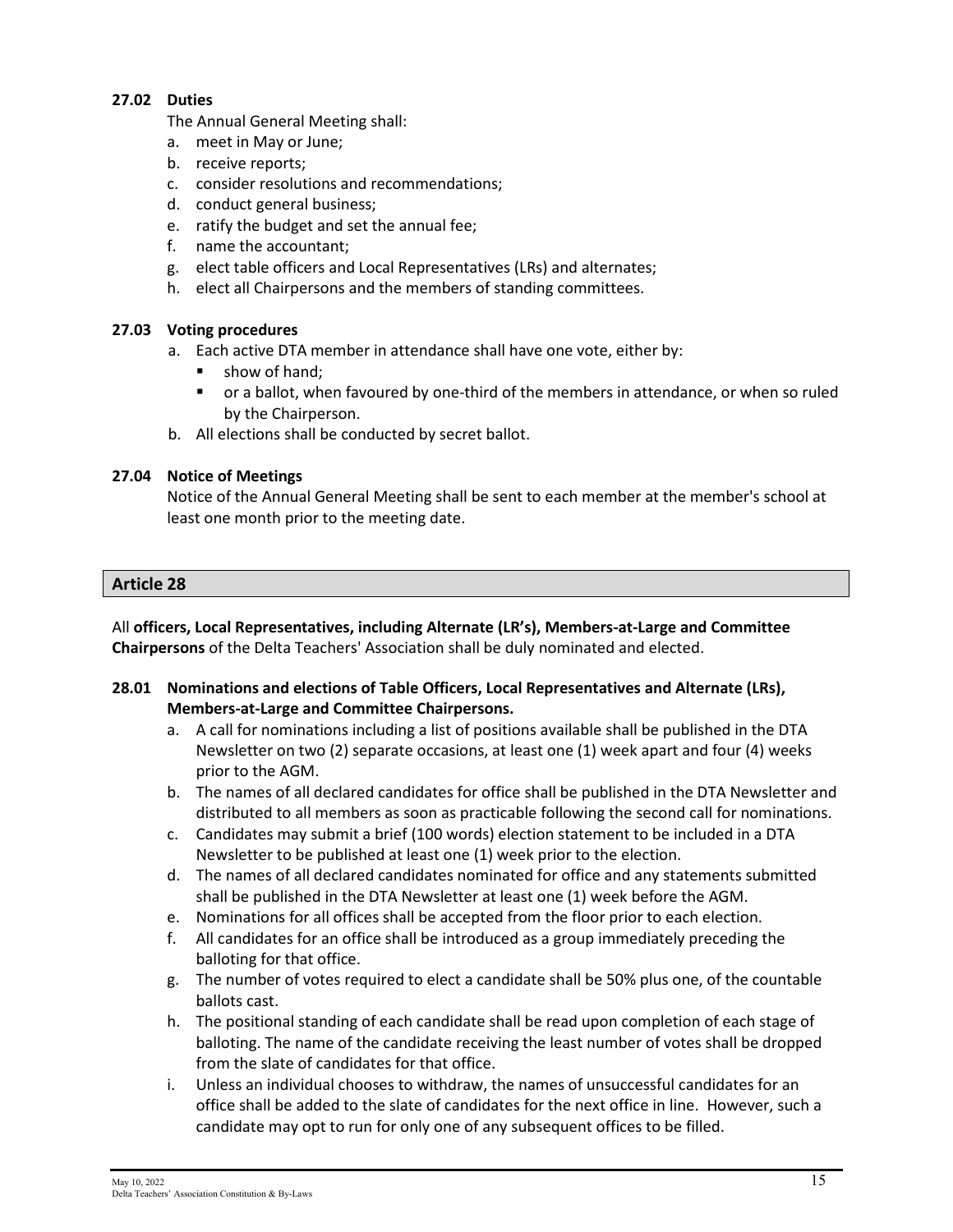- j. The order of election of table officers shall be: President;  $1^{st}$  Vice-president;  $2^{nd}$  Vicepresident; Treasurer; Executive Secretary.
- k. All table officers shall be elected at the Annual General Meeting, unless a vacancy occurs or a position is not filled, in which case the next subsequent Staff Representative Assembly shall elect.
- l. The Executive Committee shall ensure that vacancies shall be filled by election by the Representative Assembly.

#### **28.02 Nominations and elections of committee members.**

- a. The names of all candidates nominated for the office of committees may be published in a DTA Newsletter and distributed to school staffs one week in advance of the election. Candidates may publish an election statement in the DTA Newsletter.
- b. Elections shall be conducted according to the Constitution and By-laws.

#### **Article 29**

The Delta Teachers' Association shall present **reports and resolutions** to the Delta Teachers' Association Annual General Meeting.

- **29.01** a. At least one week prior to the Annual General Meeting a booklet shall be distributed containing all committee reports, all resolutions, recommendations and supporting statements for consideration at the Annual General Meeting.
	- b. Booklets will be distributed to staffs on the basis of one booklet to ten members.
	- c. Each member attending the Annual General Meeting shall receive a copy of the booklet.
- **29.02** The agenda of the Annual General Meeting shall provide opportunity for members to ask questions concerning committee reports.

#### **Article 30**

There shall be at least one (1) **General Meeting** per year exclusive of the Annual General Meeting. Other General Meetings may be called at the discretion of the Executive Committee or by petition of 10% of the membership.

#### **30.01 Membership**

- a. A general meeting shall consist of all members of the DTA.
- b. The quorum for a general meeting shall be not less than ten percent (10%) of the total membership as of September 30<sup>th</sup> of the current school year.
- c. In the event that a general meeting fails, through lack of quorum, to accomplish the business on the agenda, a notice shall be mailed forthwith to the school address of all members entitled to vote stating that the meeting shall be reconvened, at the same place and time, on the fifth prescribe school day following the date of the meeting which failed through lack of quorum. Members at the reconvened meeting shall constitute a quorum for the purpose of dealing with the business remaining on the agenda and no other business.